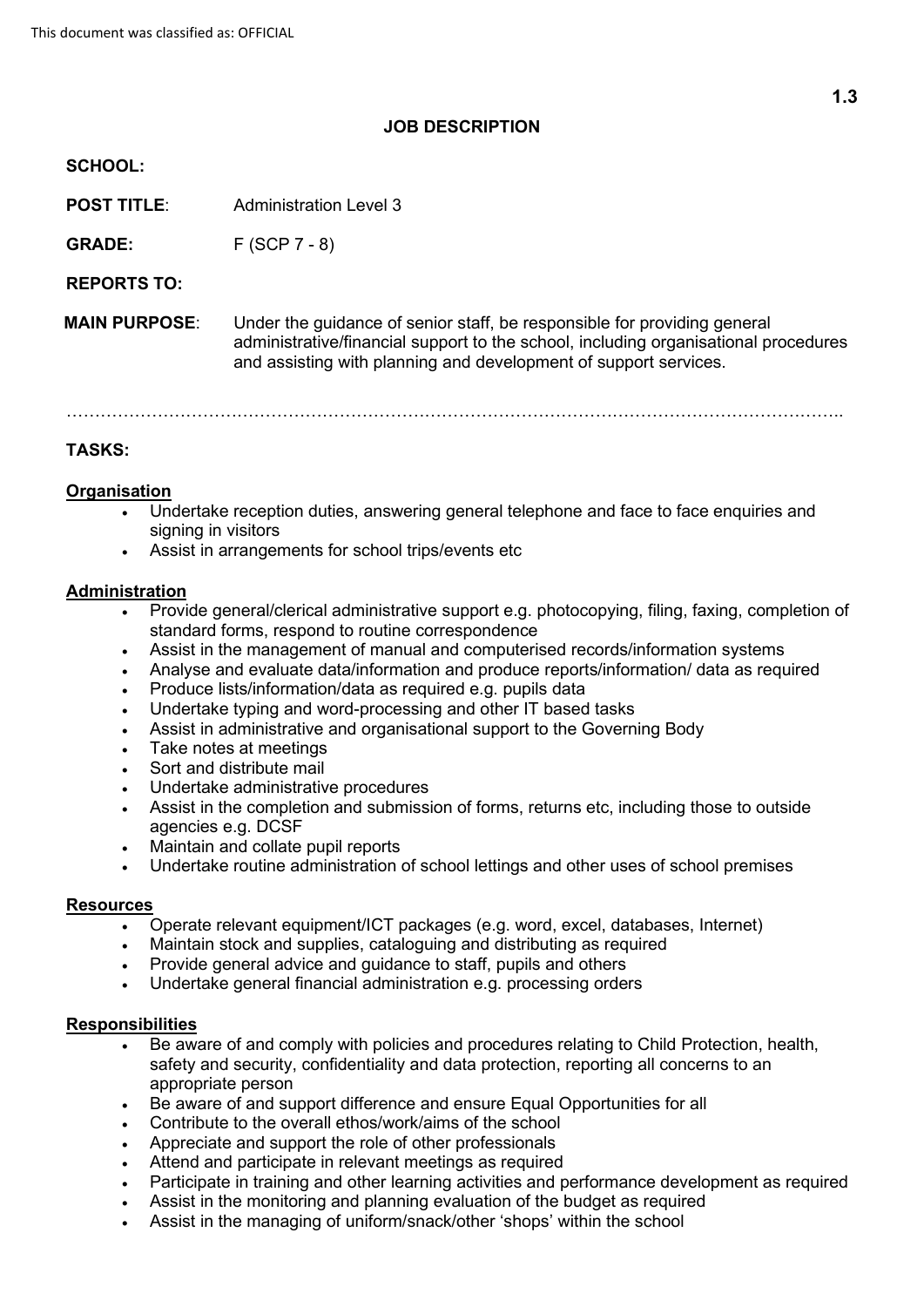- Show a duty of care and take appropriate action to comply with Health & Safety requirements at all times
- Demonstrate and promote commitment to Equal Opportunities and to the elimination of behaviour and practices that could be discriminatory.

## **Safeguarding - Promoting the Welfare of Children and Young People**

- To demonstrate a commitment to safeguarding and promoting the welfare of children and young people, staff and volunteers.
- To demonstrate a thorough understanding of safeguarding and safer recruitment policies and procedures, and their application within an educational setting/environment.

## **The post holder may reasonably be expected to undertake other duties commensurate with the level of responsibility that may be allocated from time to time.**

Signed:

Date:

**1.3**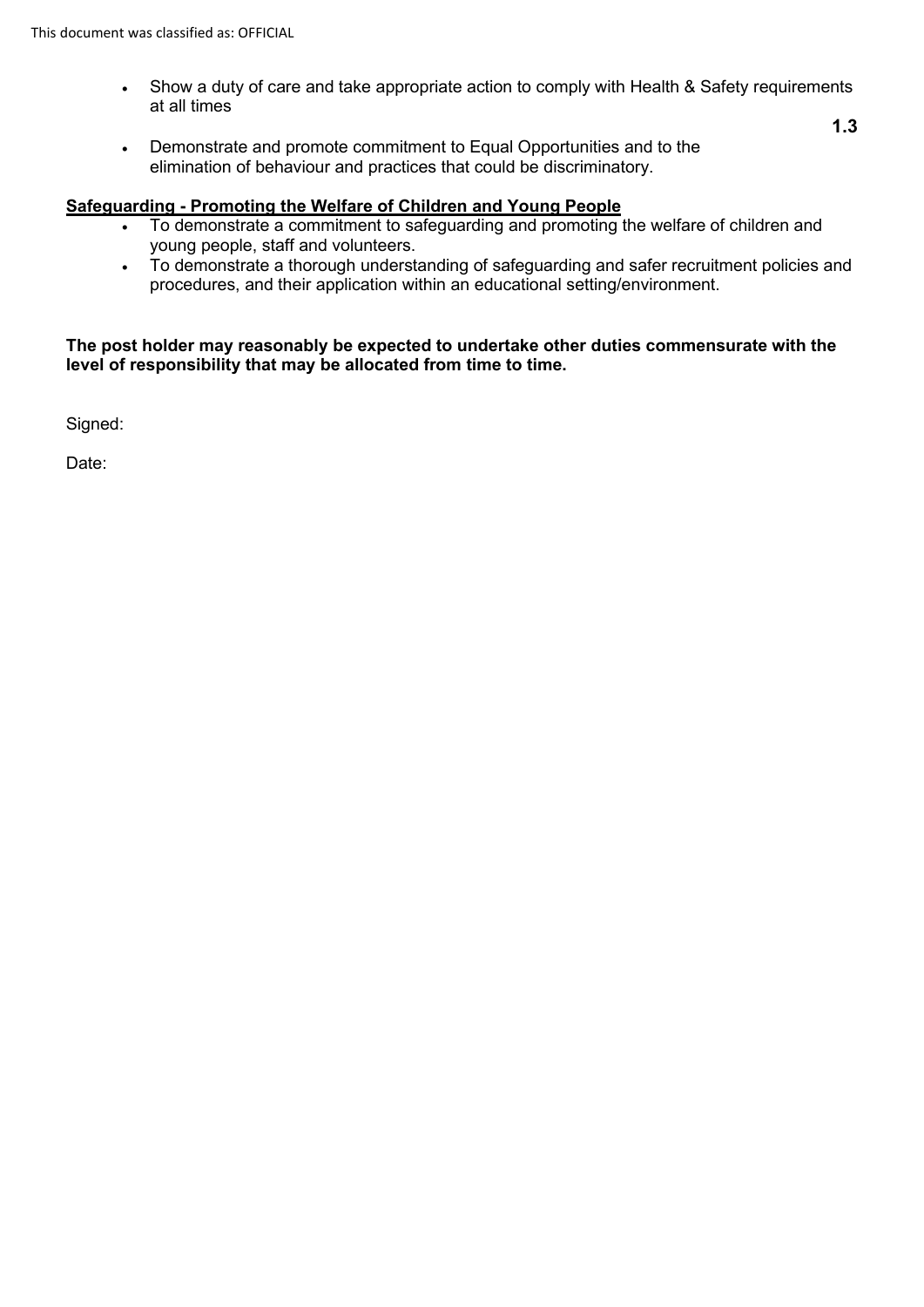# **PERSON SPECIFICATION**

**POST TITLE:** Administration Level 3

**GRADE:** F (SCP 7 - 8)

|                                            | <b>Essential</b>                                                                                                                                                                                                                                                                                                                                                                                                                                                                                                                                                                                                                                                                                                                                  | <b>Desirable</b>                                                                                                                                                                         |
|--------------------------------------------|---------------------------------------------------------------------------------------------------------------------------------------------------------------------------------------------------------------------------------------------------------------------------------------------------------------------------------------------------------------------------------------------------------------------------------------------------------------------------------------------------------------------------------------------------------------------------------------------------------------------------------------------------------------------------------------------------------------------------------------------------|------------------------------------------------------------------------------------------------------------------------------------------------------------------------------------------|
| <b>QUALIFICATIONS/</b><br><b>TRAINING:</b> | NVQ 2 or equivalent<br>$\bullet$<br>qualification in relevant<br>discipline, e.g. Business<br><b>Administration Level 2 OR</b><br>appropriate experience<br>Willingness to participate in<br>$\bullet$<br>training and development<br>opportunities                                                                                                                                                                                                                                                                                                                                                                                                                                                                                               | NVQ 3 or equivalent<br>$\bullet$<br>qualification in relevant<br>discipline, e.g. Business<br><b>Administration Level 3</b><br>OR appropriate<br>experience<br><b>First Aid training</b> |
|                                            |                                                                                                                                                                                                                                                                                                                                                                                                                                                                                                                                                                                                                                                                                                                                                   |                                                                                                                                                                                          |
| <b>EXPERIENCE:</b>                         | General clerical, administrative<br>$\bullet$<br>and financial experience                                                                                                                                                                                                                                                                                                                                                                                                                                                                                                                                                                                                                                                                         | Experience of reception<br>$\bullet$<br>duties<br>Experience of working in<br>a school environment                                                                                       |
|                                            |                                                                                                                                                                                                                                                                                                                                                                                                                                                                                                                                                                                                                                                                                                                                                   |                                                                                                                                                                                          |
| <b>SKILLS/</b><br><b>KNOWLEDGE:</b>        | Good numeracy/literacy skills<br>$\bullet$<br>Effective use of ICT packages<br>$\bullet$<br>Use of relevant<br>$\bullet$<br>equipment/resources<br>Good keyboard skills<br>$\bullet$<br>Knowledge of relevant<br>$\bullet$<br>policies/code of practice &<br>awareness of relevant<br>legislation<br>Ability to relate well to children<br>$\bullet$<br>and adults<br>Good communication skills<br>$\bullet$<br>Work constructively as part of<br>$\bullet$<br>a team, understanding school<br>roles and responsibilities and<br>your own position within these<br>Ability to identify own training &<br>development needs and be<br>willing to address these<br>Positive approach to customer<br>$\bullet$<br>care<br>Good organisational skills | Appropriate knowledge of<br>$\bullet$<br><b>First Aid</b><br>Ability to complete<br>statistical returns                                                                                  |
|                                            |                                                                                                                                                                                                                                                                                                                                                                                                                                                                                                                                                                                                                                                                                                                                                   |                                                                                                                                                                                          |
| <b>PERSONAL</b><br><b>ATTRIBUTES:</b>      | Friendly and approachable<br>$\bullet$<br>manner<br>Self motivated<br>$\bullet$<br>Flexible<br>A commitment to working as<br>$\bullet$<br>part of the whole school team<br>and supporting the vision and                                                                                                                                                                                                                                                                                                                                                                                                                                                                                                                                          |                                                                                                                                                                                          |